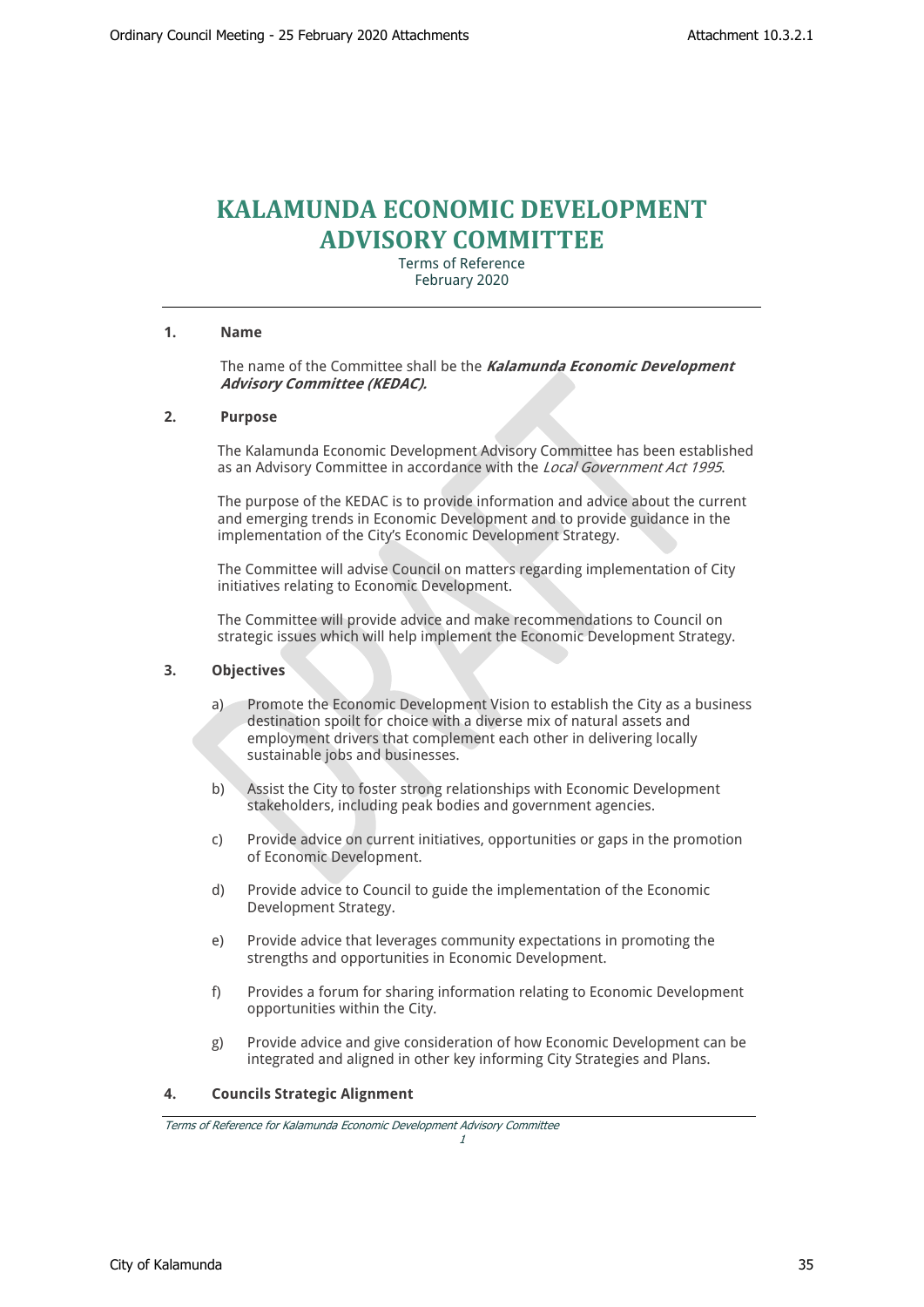*Kalamunda Advancing Strategic Community Plan to 2027* 

OBJECTIVE 1.3 - To support the active participation of local communities.

OBJECTIVE 3.3 - To develop and enhance the City's economy

OBJECTIVE 4.2 - To proactively engage and partner for the benefit of community

## **5. Membership**

## **5.1 Qualification to be a Member**

Members must be able to demonstrate skills, knowledge, experience and a strong interest in Economic Development.

## **5.2 No. of Members**

The committee shall consist of up to 14 members comprising:

- i. Up to two Elected Members including either the Mayor or Deputy Mayor plus one other.
- ii. Up to two small to medium enterprise operators within the City of Kalamunda.
- iii. One aboriginal business operator within the City of Kalamunda.
- iv. Up to three industry representatives from within the City of Kalamunda with at least one representing either the Freight and logistics, manufacturing and/or construction sectors.
- v. Up to two members representing economic or business organisations operating within the City of Kalamunda
- vi. A representative from the Kalamunda Chamber of Commerce

## **5.3 Deputy Members**

All Council members shall have an appointed Deputy who is to attend meetings in the absence of a member.

All other members may have a deputy delegate appointed if required.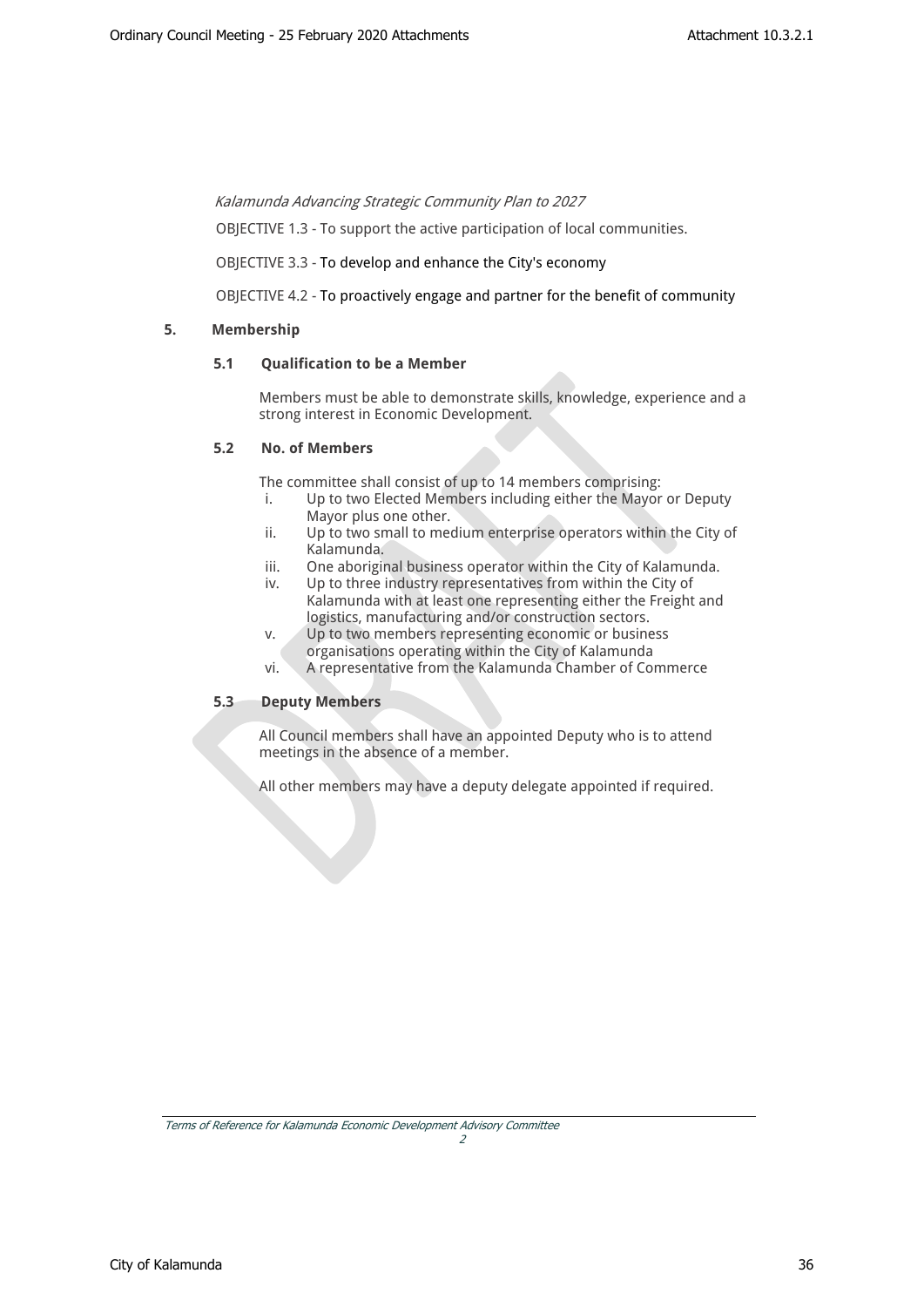## **5.4 Term of Appointment**

Appointment is for up to two years and members are eligible for reappointment following the Council Ordinary Election.

#### **5.5 Resignation or Termination of Membership**

- i. Membership will be reviewed should a member miss three consecutive meetings without approved leave of absence and the Committee may choose to recommend to Council that the member is removed.
- ii. A committee member may resign from membership of the committee by giving the Chief Executive Officer or the committee's presiding member written notice of the resignation.

#### **6. Election of Presiding Member and Deputy Presiding Member**

- a) The Committee shall elect a Presiding Member and Deputy Presiding member to oversee the chairing of the committee.
- b) The election of the Presiding Member and Deputy Presiding Member will be conducting in accordance with the provisions of the *Local Government Act 1995.*

#### **7. Meetings**

a) Conduct of Meetings

All meetings will be conducted in accordance with the provisions of the *Local Government Act 1995* and the City's Standing Orders Local Law and the City of Kalamunda Code of Conduct.

b) Inductions

All Members will be required to attend an induction which will be held prior to the first meeting of a committee following a Council election.

c) Scheduling of Ordinary Meetings

The Committee shall meet at least quarterly and can increase the frequency of meetings if required and in consultation with the City to ensure resources are available. Meetings should be held on a regular date and time to be determined by the committee.

d) Special or Extra Meetings and Working Groups

A Special or extra meeting can be called by: -

- i. A majority decision of the Committee
- ii. The presiding member of the Committee
- iii. By at least  $1/3^{rd}$  of the members of the Committee

*3*

*Terms of Reference for Kalamunda Economic Development Advisory Committee*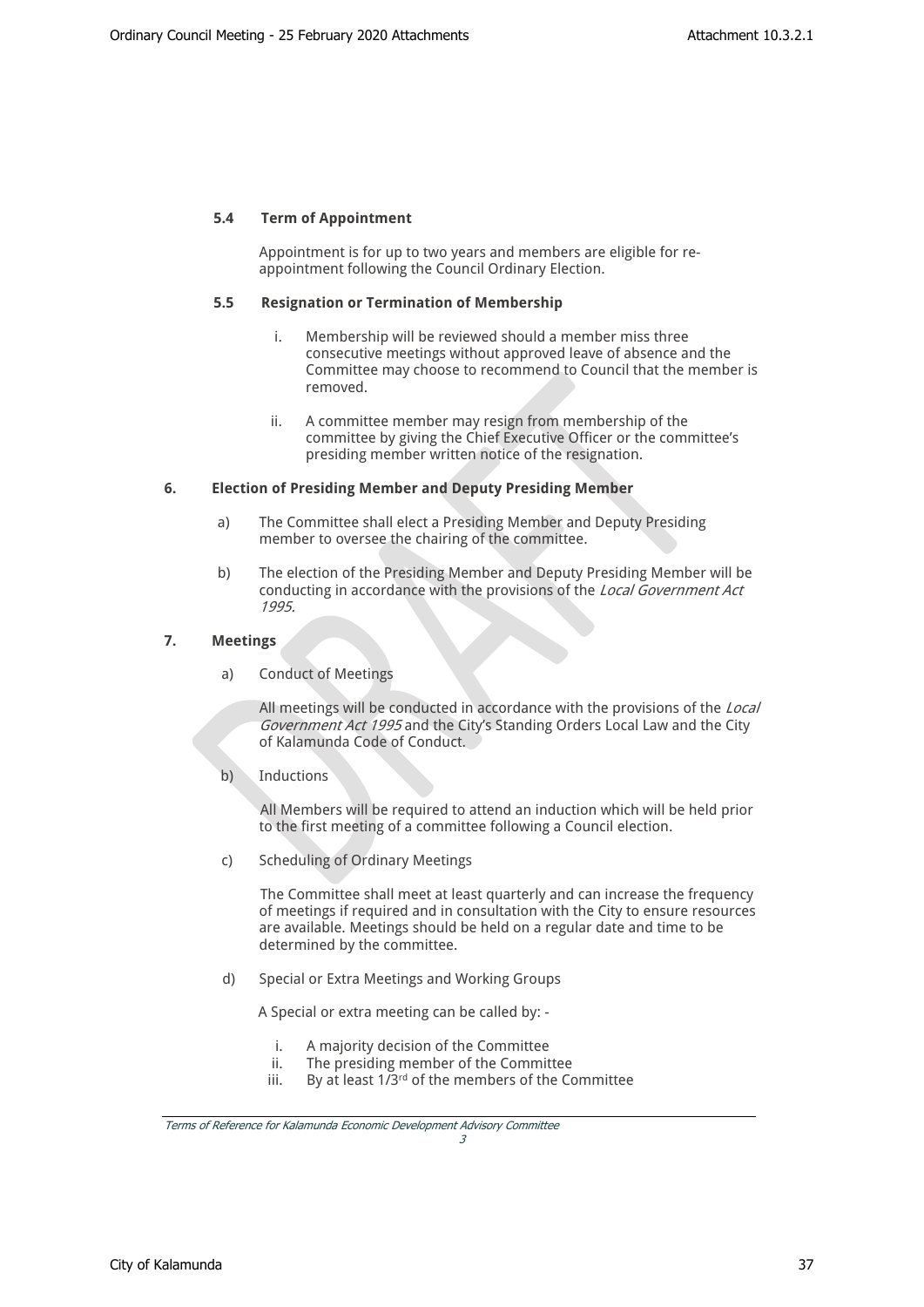A Committee may also choose to form working groups from its membership or to second others with specific skills for undertaking specific tasks required by the Committee in consultation with the City to ensure resources can be made available.

e) Quorum

A quorum shall consist of at least one half of the appointed members. If a quorum is not achieved the meeting can progress informally, with minutes prepared in accordance with established processes.

f) Disclosure of Interests

All Committee Members are required to disclose any financial, proximity or impartiality interests they may have in any matter to be discussed at the meeting.

g) Voting

Each appointed member present shall have one (1) vote. In the event of a tied vote, the Presiding Member is to cast a second vote.

City of Kalamunda Officers supporting the Committee do not have voting rights.

- h) Agendas and Minutes
	- Agendas and Minutes will be administered by the Chief Executive Officer or their delegate.
	- ii. A City of Kalamunda Officer will be appointed by the Chief Executive Officer as the Secretary to the Committee.
	- iii. A call for agenda items and notices of meetings will be distributed electronically by the Secretary 10 working days prior to each meeting. Members are to submit any agenda items within 2 working days.
	- iv. A draft Agenda will be sent electronically to the Presiding Member 8 working days prior to committee meeting for sign off.
	- v. The City and the Presiding Member may choose to meet to discuss agenda items prior to finalising an agenda.
	- vi. Agenda items along with any supporting papers are to be sent to the committee members no later than 5 days prior to meeting. This allows time for members to consider the item and make an informed decision.
	- vii. Late or urgent agenda/business items may be accepted for consideration by the Committee by the Presiding Member.
	- viii. If there are no agenda items the City's administration in consultation with the Presiding Member, will advise all members the scheduled meeting is cancelled.
	- ix. The City's administration shall prepare draft minutes for all meetings within 5 business days. A copy of the minutes shall be forwarded to Presiding Member for sign off within 10 working days of each meeting.
	- x. All recommendations made by the Committee will be reported to Council for consideration.

*4*

*Terms of Reference for Kalamunda Economic Development Advisory Committee*